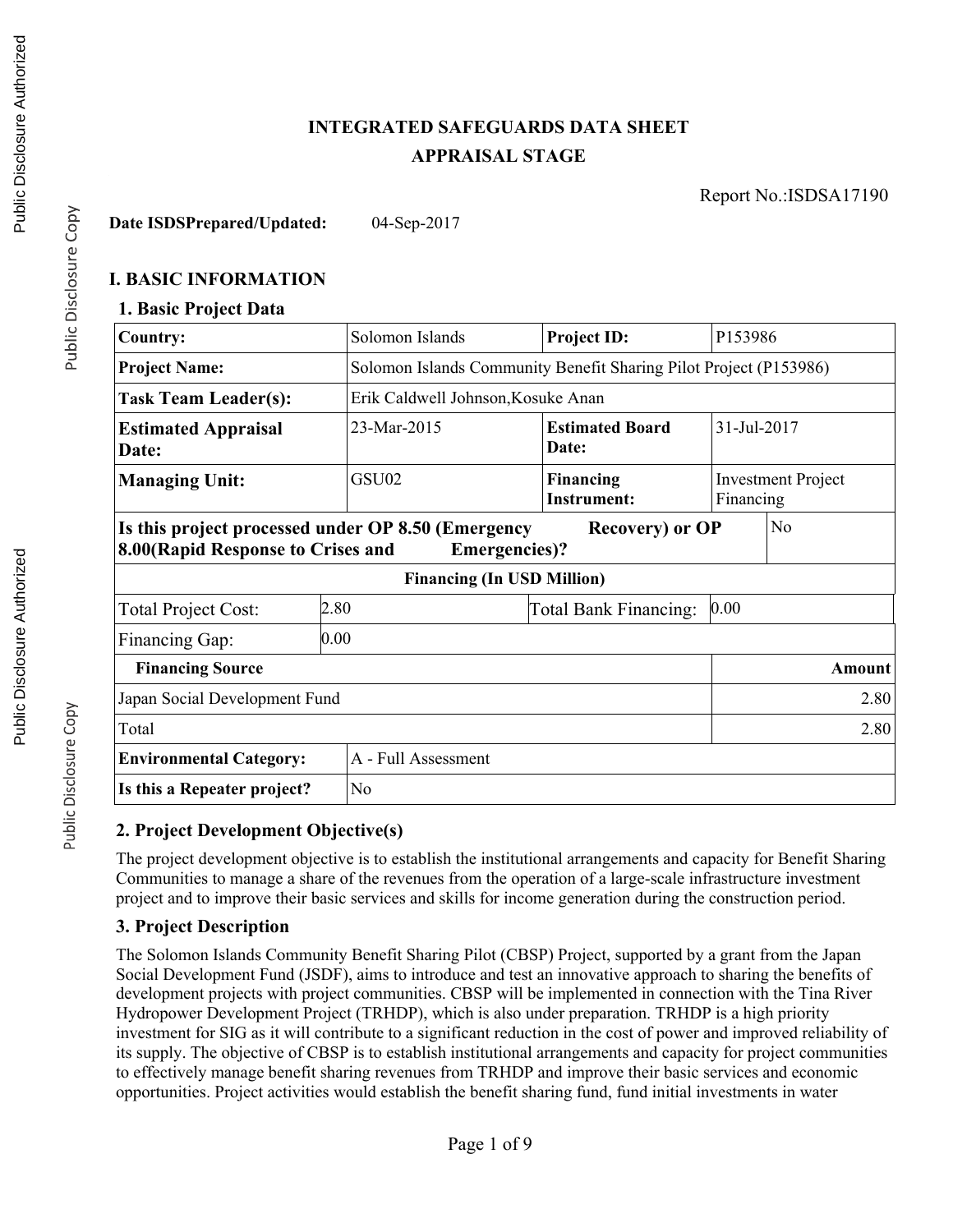supplies and the extension of the Honiara electricity grid to benefit share communities, and assist community members to obtain employment in construction activities.

CBSP is envisaged to consist of four components: Component 1 - Establishment of the Community Benefit Sharing Fund (CBSF) and community capacity building; Component 2 - Improving community infrastructure; Component 3 - Human resource development; and Component 4 - Project Management, Administration, Monitoring and Evaluation, and Knowledge Dissemination.

Component 1 - Establishment of the Community Benefit Sharing Fund (CBSF) and community capacity building

This component will support the drafting of institutional arrangements and operating procedures for the CBSF, establishment of the fund, and facilitation of active community consultation and input into fund arrangements. Technical and legal advisors will be engaged to liaise with community representatives and advise on fund provisions as well as a range of consultation meetings to be held with various stakeholders. Draft documents will be prepared as inputs into the process of registration of the necessary documentation, including draft rules for a fund as well as other policy and procedural documents. As mentioned earlier, one of the clear demands emerging from the ongoing dialogue with communities is to ensure that the proffered benefit share is transparently available for the lifetime of TRHDP (and possibly beyond), and not subject to the political will of subsequent governments. In response, the Government will either take legislative action or enshrine the principles and provisions in government policy. While the Government has agreed to share a portion of the benefit of the hydropower operation with project area communities, the specific details as to the scope, governance, administration and other aspects of the CBSF are still yet to be designed. CBSP will mobilize technical expertise in the design of the CBSF, and facilitate the development of the principles, scope, policies and procedures for managing the CBSF. As one of the early outcomes of this grant, the CBSF will be legally registered and begin to operate.

Benefit share payments will be made as part of the periodic payments from the Solomon Islands Electricity Authority (SIEA) for the purchase of power from the hydropower operator. In response to strong community demand, in 2012 the Solomon Islands Government committed to sharing a portion of the benefit of the TRHDP with affected communities. The exact amount of the periodic benefit sharing transfers will likely be calculated as an additional cost, or levy, on each kilowatt of power purchased by SIEA. The charge to SIEA is likely to be US\$.005/KwH. With an estimated average annual generation of 78.35 Gigawatt hours, the annual amount is expected to be between US\$350,000 - US\$400,000. . Rather than distributing the benefits to communities in cash, the CBSF will be set up to use the shared benefits to invest in projects and activities that are within the scope of eligible financing for the benefit sharing fund, and which are identified by communities in a participatory manner.

#### Component 2 - Improving community infrastructure

This component will fund community investments in water supply and electricity infrastructure, as preliminary benefits to the communities before the hydropower development actually starts generating benefits. While the scope of the benefit sharing fund will likely be open to a range of infrastructure investments including transport, telecommunications, health and education facilities, etc., the two highest priorities identified by project area communities through community consultations are water supply and electricity. Most households in the project area communities do not have access to formal water supply, nor reticulated water or sewerage systems. Communities rely heavily on rivers and streams, and suffer during dry seasons and heavy rainfall when river water becomes heavily silted. None of the targeted beneficiary households are connected to the SIEA electricity grid, and few households even make use of solar power for lighting, relying instead on kerosene lamps and wood fires for cooking.

Component 2.1 - Water supply systems - Water supply systems will be installed or repaired to serve the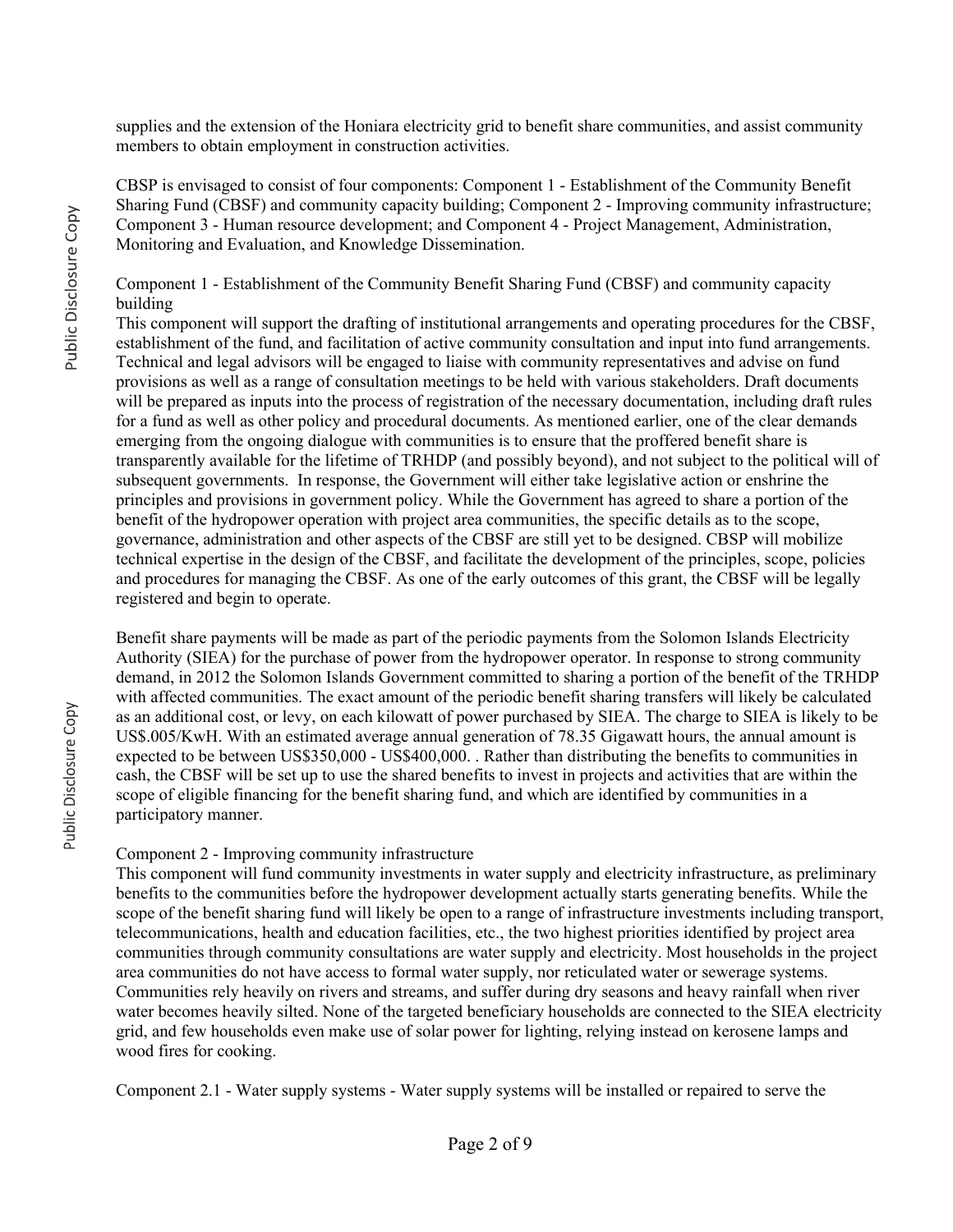population in the target area. These investments will provide benefit sharing communities with long-term, improved, sustainable water supply as a concrete benefit of their hosting of the project. Given the budget limitations, systems will be provided to priority areas, with a view of maximizing the number of beneficiaries. The exact sites where the systems will be provided will be decided on the basis of the following criteria, listed in the order of priority: (a) schools; (b) aid-post/ clinics; (c) population centers. Depending on their location, the water supply systems serving schools or aid-post/clinics will be extended, or an additional system will be provided to serve population centers, in order of population size. If the sizes of population between population centers are similar, cost efficiency will also be taken into consideration, in order to cover as many villages/clusters as possible.

Once the priority areas are selected, the exact sites and technology options will be determined in close consultation with the local population. Consultations will be inclusive of all stakeholders, ensuring that women have a strong voice, particularly as they are often more active than men in fetching water, and in managing the use of household resources, including access to household water. This will be done following the country's Rural Water, Sanitation, and Hygiene (RWASH) Policy and RWASH Community Engagement Guidelines.

Component 2.2 – Rural electrification - The project will extend the Honiara grid from a connection point on the Black Post road all the way up to the Tina Village through the installation of an additional 11kv transmission line and 415v, low voltage distribution lines and transformers. Due to cost limitations, the Project will not be able to cover the full benefit share area. The project will finance the costs of the service lines and in-house wiring for Rate School and Konga Health Center. Existing road corridors owned by the Commissioner of Lands will be used for the transmission line corridor wherever possible to minimize impacts—the high voltage (HV) transmission line is planned to run along the Black Post Road, and is not expected to involve voluntary land donation. The installation of low-voltage distribution lines within Tina community and in the vicinity of Rate Community High School and Konga Health Post would involve the use of non-public lands. The use of land for these distribution lines will be agreed through voluntary land use agreements, mostly under customary land ownership, where SIEA will follow the Land Use Procedures (Annexure B) of the ESMF, including a protocol for voluntary land use of customary land. Under the Land Use Procedures, the land use rights will be obtained by consent of the land owners in lieu of registering and transferring land ownership.

#### Component 3—Human resource development

This component will support members of benefit sharing communities in accessing employment opportunities to be created by TRHDP, during and after construction. A roster of eligible individuals will be prepared and training designed and delivered to enhance the readiness of these individuals to secure contracts/employment. The TRHDP developer will also be asked to provide a list of technical skills and services that will be needed so that technical and vocational training can be developed and provided to target beneficiaries. A program will be established to match interested youth with community-oriented activities supported by the Project such as water or electricity supply projects. This program will build skills, community commitment and a sense of pride and satisfaction that can help participants to become current and future leaders in the community and beyond.

Component 4 - Project Management, Administration, Monitoring and Evaluation, and Knowledge Dissemination

This component will mainly fund the incremental costs of CBSP management incurred by the TRHDP Project Office (PO). A small team will be hired by the Ministry of Mines, Energy and Rural Electrification to manage project activities and to establish the basis of ongoing government support for the operations and governance of the CBSF. A Benefit Sharing Coordinator and Assistant Coordinator will be hired to work within the TRHDP Project Office (PO) team. Procurement, accounting, administrative and other core function support will be drawn from the TRHDP PO and supplemented as needed. Consulting services will be engaged to monitor and evaluate the results of CBSP and the implications it holds for the implementation of the benefit sharing arrangements that will take effect once the hydropower facility begins to operate.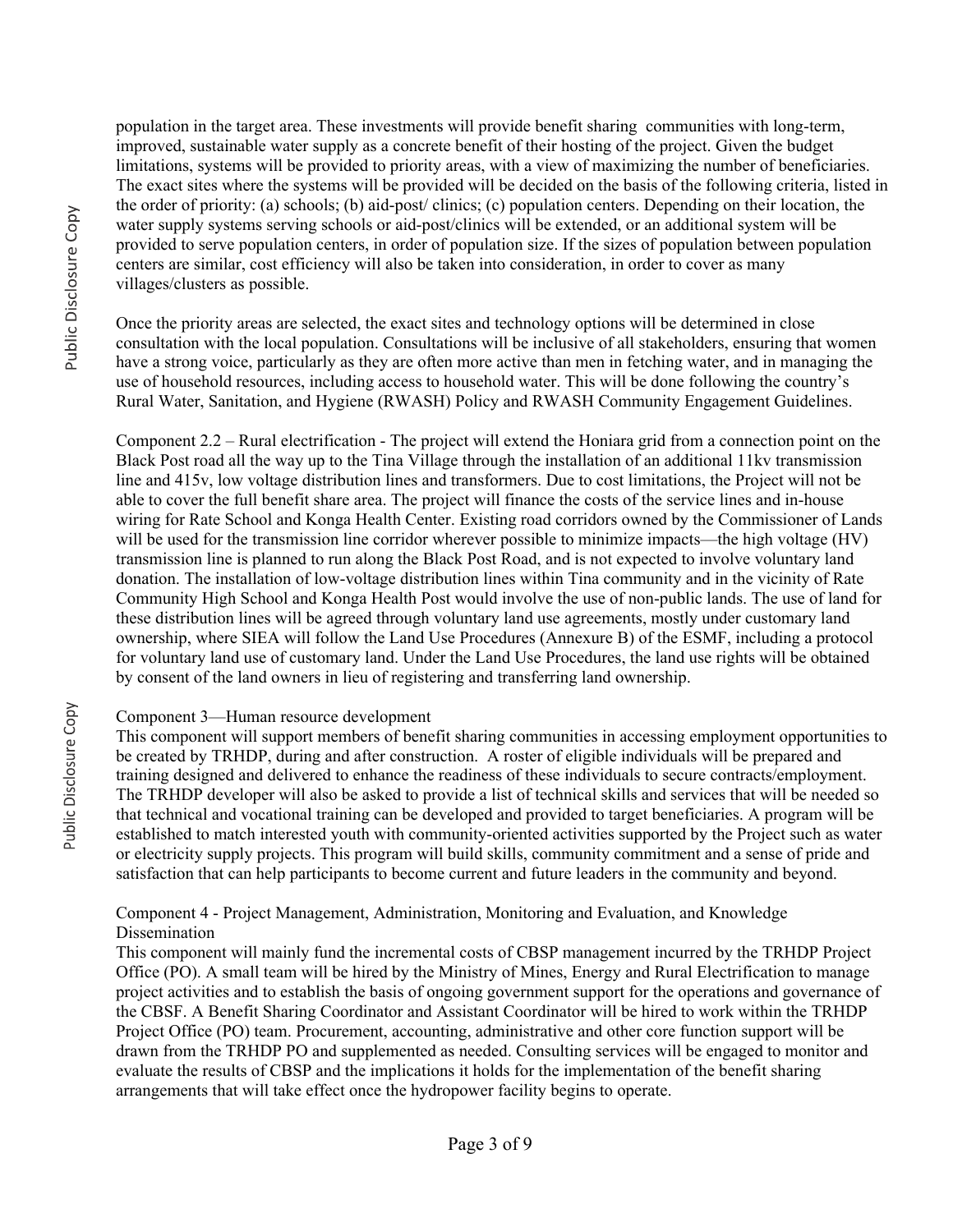### **4. Project location and Salient physical characteristics relevant to the safeguard analysis (if known)**

The benefit sharing area will cover Bahomea and Malango cultural areas in Malango Ward in Guadalcanal Province, consisting of 80-90 villages and hamlets of mainly indigenous people originating from the central Guadalcanal mountain lands. About 15 are in the downstream area, where they will be affected by changes in the quality, quantity, or availability of water as a result of the construction and operation of the TRHDP. Six that are located at some distance from Tina River, in the infrastructure area, will be affected by road use or modification, access road construction, or installation of transmission lines. Some of the villages are in bottomland along the river, and others are on sloping land on the valley sides. Some of the villages in the infrastructure and wider impact areas are outside the river valley altogether. None of the villages is in natural habitat; the habitat has been modified by cropping, gardening, animal husbandry, and buildings.

### **5. Environmental and Social Safeguards Specialists on the Team**

Ross James Butler, Social Safeguards Specialist

Thomas E. Walton, Social Safeguards Specialist

|                            | <b>0. Saleguard Policies That Might Apply</b> |  |  |
|----------------------------|-----------------------------------------------|--|--|
| $\sqrt{2}$<br>$\mathbf{r}$ |                                               |  |  |

**6. Safeguard Policies That Might Apply**

| <b>Safeguard Policies</b>              | Triggered?     | <b>Explanation (Optional)</b>                                                                                                                                                                                                                                                                                                                                                                                                                                                                                                                                                                                                                                                                                                                                                  |
|----------------------------------------|----------------|--------------------------------------------------------------------------------------------------------------------------------------------------------------------------------------------------------------------------------------------------------------------------------------------------------------------------------------------------------------------------------------------------------------------------------------------------------------------------------------------------------------------------------------------------------------------------------------------------------------------------------------------------------------------------------------------------------------------------------------------------------------------------------|
| Environmental Assessment OP/BP 4.01    | Yes            | Due to the small-scale nature of planned<br>investments, their location in areas that are<br>modified habitat, and the fact that they will be<br>planned and executed with full participation of the<br>communities, no significant adverse impacts are<br>expected. Nevertheless, an ESMF was prepared and<br>disclosed; it includes a screening procedure and<br>guidelines to ensure that environmental and social<br>impact management instruments are prepared that<br>are appropriate for the individual investments.<br>While there will not be any large-scale, significant,<br>or irreversible impacts, the Project is classified as<br>Category A due to its association with the Tina<br>River Hydropower Development Project which is<br>classified as Category A. |
| Natural Habitats OP/BP 4.04            | Yes            | Only modified habitat and settlement land will be<br>affected by the project. This policy is triggered as a<br>precautionary measure to ensure that no natural<br>habitat is adversely affected where investments<br>such as power distribution lines pass through areas<br>between villages.                                                                                                                                                                                                                                                                                                                                                                                                                                                                                  |
| Forests OP/BP 4.36                     | N <sub>o</sub> | The project does not involve forestry or forest<br>management.                                                                                                                                                                                                                                                                                                                                                                                                                                                                                                                                                                                                                                                                                                                 |
| Pest Management OP 4.09                | N <sub>0</sub> | The project will not involve procurement of<br>pesticides or cause increased pesticide use.                                                                                                                                                                                                                                                                                                                                                                                                                                                                                                                                                                                                                                                                                    |
| Physical Cultural Resources OP/BP 4.11 | Yes            | This policy is triggered in CBSP. The siting of<br>small scale investment projects will avoid known<br>physical cultural resources such as tambu sites,<br>structures of spiritual values to communities,                                                                                                                                                                                                                                                                                                                                                                                                                                                                                                                                                                      |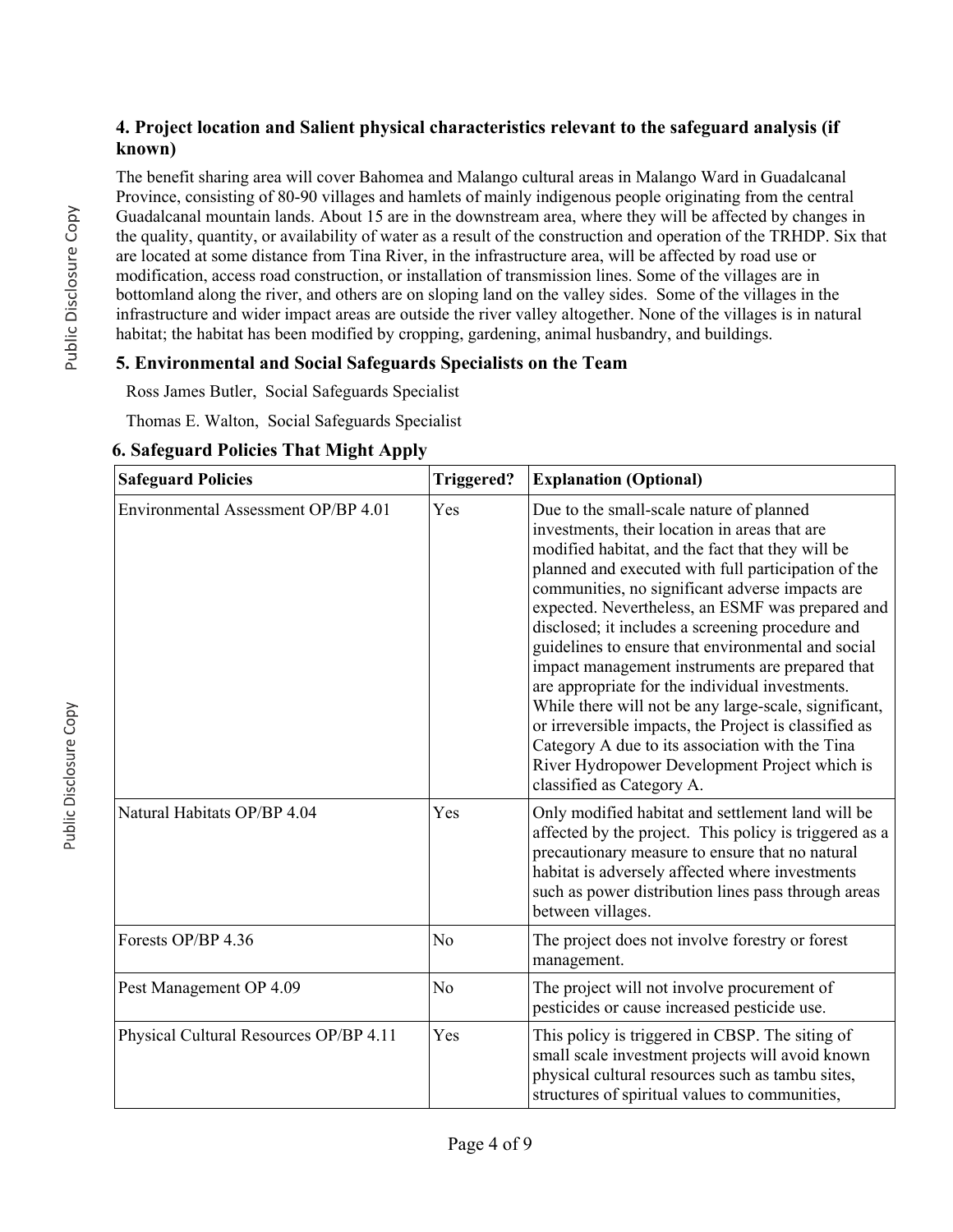|                                     |     | objects and structures having high landscape values<br>etc. Chance Find Procedures are included in this<br>ESMF (Annex E) to address the cases where<br>objects are found during ground excavation.                                                                                                                                                                                                                                                                                                                                                                                                                                                                                                                                                                                                                                                                                                                                                                                                                                                                                                                                                                                                                                                |
|-------------------------------------|-----|----------------------------------------------------------------------------------------------------------------------------------------------------------------------------------------------------------------------------------------------------------------------------------------------------------------------------------------------------------------------------------------------------------------------------------------------------------------------------------------------------------------------------------------------------------------------------------------------------------------------------------------------------------------------------------------------------------------------------------------------------------------------------------------------------------------------------------------------------------------------------------------------------------------------------------------------------------------------------------------------------------------------------------------------------------------------------------------------------------------------------------------------------------------------------------------------------------------------------------------------------|
| Indigenous Peoples OP/BP 4.10       | Yes | The vast majority of groups resident in the project<br>area can be considered indigenous Solomon<br>Islanders. Since the vast majority of potentially<br>affected population is indigenous, no separate<br>instrument will be required, but relevant elements<br>of the policy are integrated into project design.<br>Community consultations will continue to be<br>facilitated and documented by TRHDP PO staff,<br>including a Community Liaison Officer, and other<br>personnel employed through the CBSP. Ongoing<br>monitoring and community consultations by such<br>personnel will assess whether broad community<br>support is maintained during implementation. The<br>ongoing and intensive community consultation<br>process conducted by the TRHDP PO, and<br>summarized in the ESIA and Community<br>Development Plan for TRHDP, ensures that Free,<br>Prior and Informed Consultation is the basis for the<br>design of the activities included in CBSP and that<br>the project will provide benefits that are culturally<br>appropriate to the people. The ESMF includes an<br>analysis of social impacts of the project in Section<br>4, which is based on the data and analysis of the<br>social assessment conducted for TRHDP. |
| Involuntary Resettlement OP/BP 4.12 | Yes | This policy is triggered as the rural electrification<br>sub-component requires access to land for<br>construction and maintenance and may impact<br>crops or trees. No compulsory acquisition will be<br>undertaken for the transmission lines. Existing road<br>corridors owned by the Commissioner of Lands will<br>be used for the transmission line corridor wherever<br>possible to minimize impacts—the high voltage<br>(HV) transmission line is planned to run along the<br>Black Post Road, and is not expected to involve<br>voluntary land donation. The installation of low-<br>voltage distribution lines within Tina community<br>and in the vicinity of Rate Community High School<br>and Konga Health Post would involve the use of<br>non-public lands. The use of land for these<br>distribution lines will be agreed through voluntary<br>land use agreements, mostly under customary land<br>ownership, where SIEA will follow the Land Use<br>Procedures (Annex B) of the ESMF, including a<br>protocol for voluntary land use of customary land.<br>Under the protocol, the land will be retained as                                                                                                                        |

Public Disclosure Copy

Public Disclosure Copy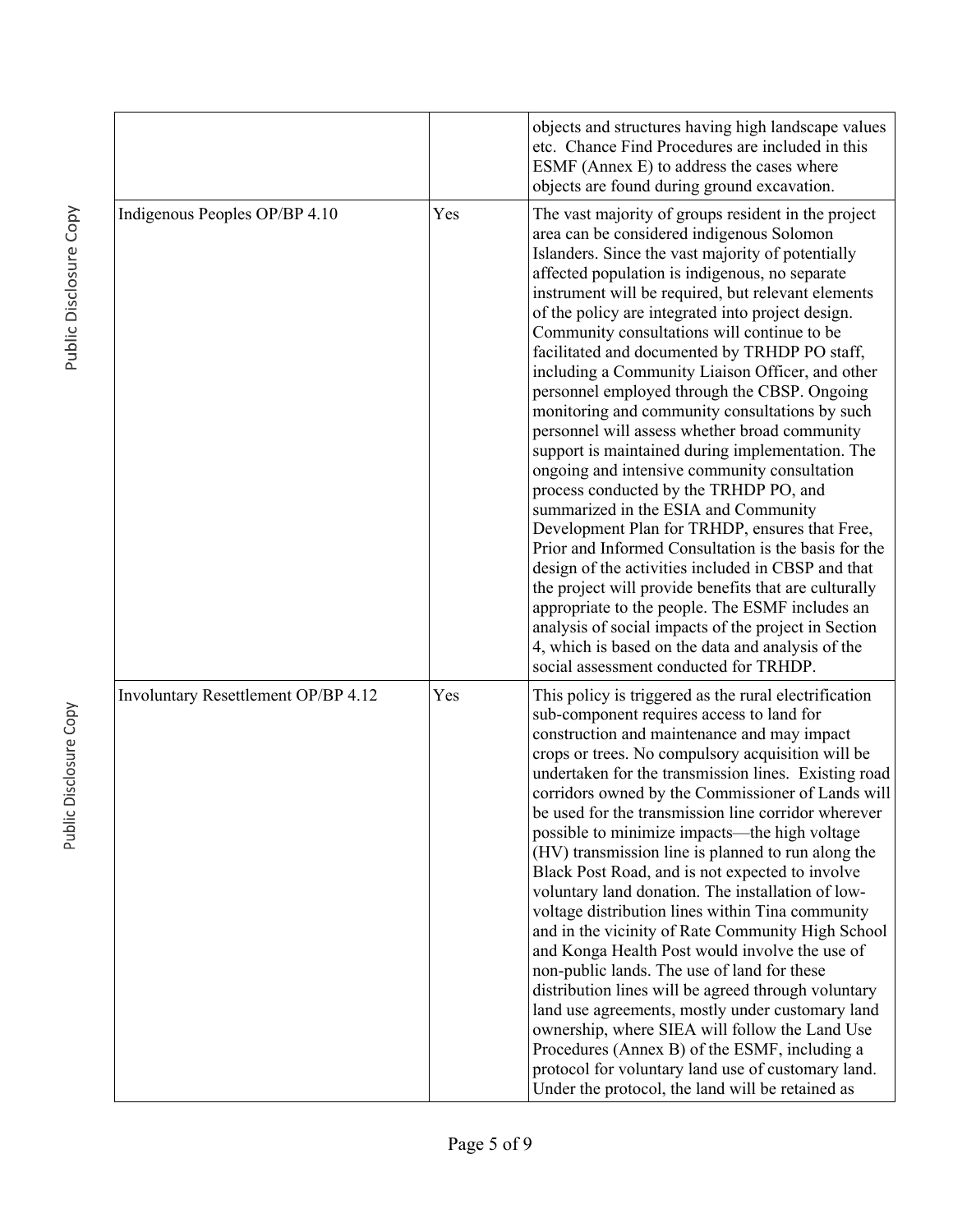|                                                   |                | customary land and Solomon Power will obtain use<br>rights by consent to construct and maintain lines in<br>lieu of registering and transferring land ownership.<br>Land owners will have the right to refuse use of<br>their land, in which case, other alternative locations<br>for infrastructure would need to be found. The<br>landowners would also be notified clearly that their<br>agreement to allowing the use of their land should<br>be completely voluntary and will not involve<br>compensation, now or into the future (loss of assets<br>and livelihoods caused by the use of the land will<br>be compensated for in accordance with the<br>entitlement matrix found in Annex C of the ESMF).<br>Land acquisition arrangements will be documented<br>in the ESMP, which will be prepared once the final<br>transmission line routing has been established.<br>Screening criteria for the water supply sub-<br>component, including voluntarily provided access<br>to land for the purposes of constructing the facility<br>are prerequisites to inclusion of the subproject in<br>CBSP. Where customary land is required for water<br>supply sub-component, the above mentioned Land<br>Use Procedure (Annex B) of the ESMF, including a<br>protocol for voluntary land use of customary land<br>will be followed. The availability of land is not<br>influenced by the wealth of communities. Most, if<br>not all of the land in target communities are<br>customary owned, and communities are usually<br>able to provide access to the required land to install<br>water supply infrastructure. This practice has been<br>used successfully for more than eight years in the<br>Bank-financed Rural Development Program (RDP). |
|---------------------------------------------------|----------------|----------------------------------------------------------------------------------------------------------------------------------------------------------------------------------------------------------------------------------------------------------------------------------------------------------------------------------------------------------------------------------------------------------------------------------------------------------------------------------------------------------------------------------------------------------------------------------------------------------------------------------------------------------------------------------------------------------------------------------------------------------------------------------------------------------------------------------------------------------------------------------------------------------------------------------------------------------------------------------------------------------------------------------------------------------------------------------------------------------------------------------------------------------------------------------------------------------------------------------------------------------------------------------------------------------------------------------------------------------------------------------------------------------------------------------------------------------------------------------------------------------------------------------------------------------------------------------------------------------------------------------------------------------------------------------------------------------------------------------------------------|
| Safety of Dams OP/BP 4.37                         | No             | This OP already applies to the TRHDP, the dam<br>safety provisions of which are intended to protect<br>communities in the river valley. It is not triggered<br>for this project, which will not involved<br>construction of dams.                                                                                                                                                                                                                                                                                                                                                                                                                                                                                                                                                                                                                                                                                                                                                                                                                                                                                                                                                                                                                                                                                                                                                                                                                                                                                                                                                                                                                                                                                                                  |
| Projects on International Waterways OP/BP<br>7.50 | N <sub>0</sub> | Tina River is not an international waterway.                                                                                                                                                                                                                                                                                                                                                                                                                                                                                                                                                                                                                                                                                                                                                                                                                                                                                                                                                                                                                                                                                                                                                                                                                                                                                                                                                                                                                                                                                                                                                                                                                                                                                                       |
| Projects in Disputed Areas OP/BP 7.60             | No             | There are no disputed areas on Guadalcanal.                                                                                                                                                                                                                                                                                                                                                                                                                                                                                                                                                                                                                                                                                                                                                                                                                                                                                                                                                                                                                                                                                                                                                                                                                                                                                                                                                                                                                                                                                                                                                                                                                                                                                                        |

## **II. Key Safeguard Policy Issues and Their Management**

### *A. Summary of Key Safeguard Issues*

#### **1. Describe any safeguard issues and impacts associated with the proposed project. Identify and describe any potential large scale, significant and/or irreversible impacts:**

There will not be any large-scale, significant, or irreversible impacts. The kinds of investments that will be supported under Component 2 or planned under Component 1 for funding via a mechanism to be developed under the component will have impacts that are localized, mostly short-term, and manageable through standard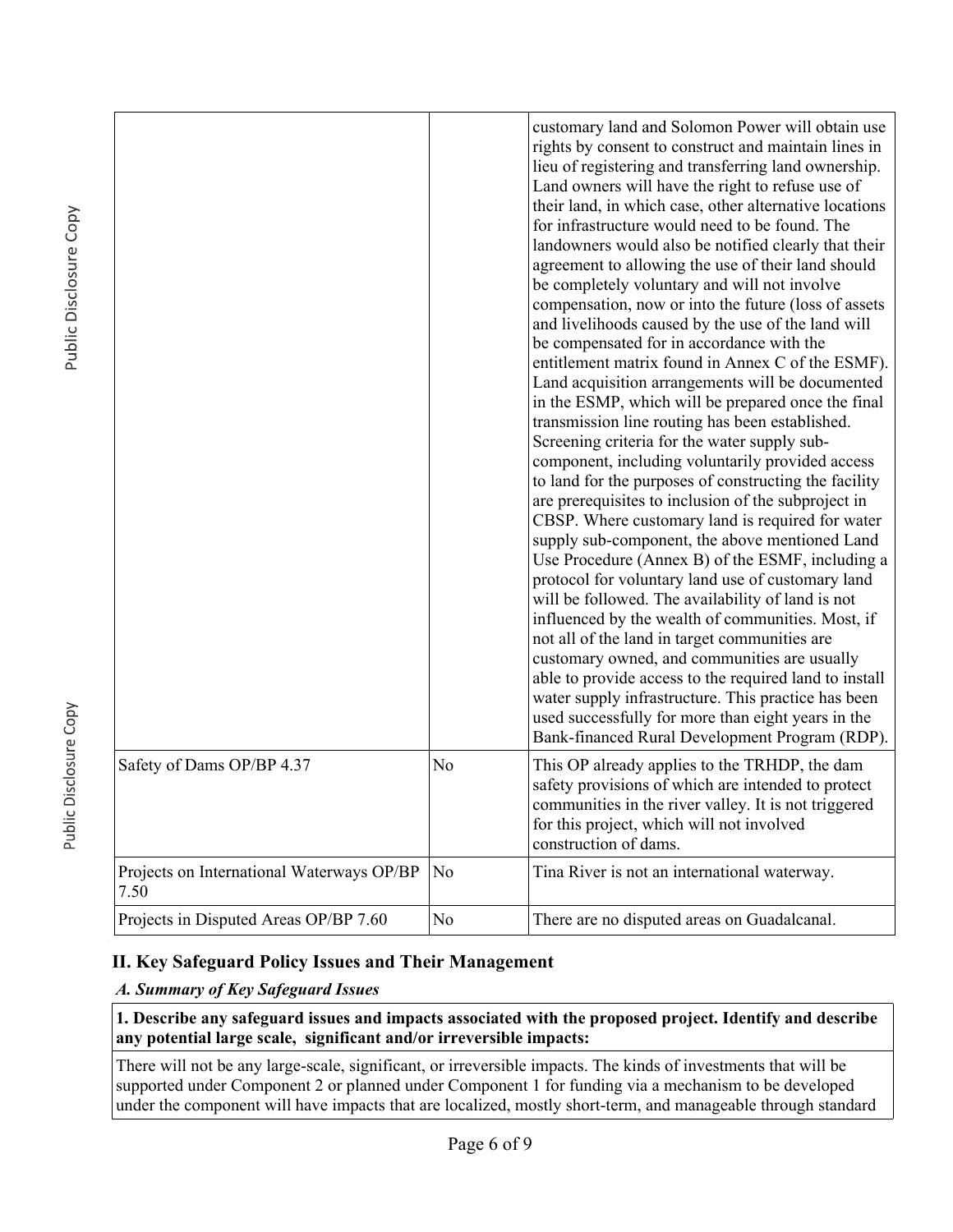mitigation measures for small-scale infrastructure construction. Impacts may include soil erosion after vegetation clearing, dust and noise during construction, temporary turbidity and sedimentation in streams, risks to community and worker health and safety. The ESMF provides for application of an environmental code of practice in simple situations where standard mitigation measures can be applied without site-specific impact assessment, and for preparation and implementation of site-specific ESMPs in more complex situations. The project will not finance any investment that would be considered Category A. However, the project is categorized as Category A due to its association with the Tina River Hydropower Development Project which is Category A.

### **2. Describe any potential indirect and/or long term impacts due to anticipated future activities in the project area:**

The long-term impacts will be positive in the form of improvements in quality of life from improved water service, electricity, better access, etc. Indirect impacts could result from new development attracted by the improved facilities and services.

### **3. Describe any project alternatives (if relevant) considered to help avoid or minimize adverse impacts.**

Project alternatives will be considered in the participatory planning processes in each community. Consideration of alternatives will be incorporated in the mechanism to be developed under Component 1.

**4. Describe measures taken by the borrower to address safeguard policy issues. Provide an assessment of borrower capacity to plan and implement the measures described.**

In order to avoid and/or mitigate the potential adverse social and environmental impacts due to the implementation of CBSP, the Solomon Islands Government prepared an Environmental and Social Management Framework (ESMF) taking into account the experiences of related projects such as from RDP (water supply) and the Solomon Islands Sustainable Energy Project (transmission). Basic environmental and social screening (a simple form/checklist) will be carried out by the Safeguard Focal Point (who is the Community Liaison in the Project Office) during the identification of water supply sub-projects. Once the final routing for the transmission lines is known, SIEA will prepare an Environmental and Social Management Plan (ESMP) to specify risks and mitigation measures to be applied during project implementation.

### **5. Identify the key stakeholders and describe the mechanisms for consultation and disclosure on safeguard policies, with an emphasis on potentially affected people.**

The key stakeholders are the members of the communities the project will serve, as well as the traditional leaders (chiefs) and local government officials. They have been consulted intensively during the preparation of the TRHDP ESIA. The public notice concerning the draft ESMF for CBSP was published in-country and was made available to the public via MMERE. The draft ESMF was presented for consultation at a public meeting in Honiara on August 22, 2016. The main provisions of the ESMF have been discussed with the Guadalcanal provincial government, line ministries, communities, and development partners. The draft ESMF has also been reviewed and commented by the Bank. Comments given by the Bank and relevant feedback received from public consultation have been incorporated into the final ESMF. The ESMF was disclosed in-country, and on the Bank's external website for public access on February 21, 2017.

### *B. Disclosure Requirements*

| Environmental Assessment/Audit/Management Plan/Other        |                |  |  |  |  |
|-------------------------------------------------------------|----------------|--|--|--|--|
| Date of receipt by the Bank                                 | $01$ -Feb-2017 |  |  |  |  |
| Date of submission to InfoShop<br>20-Feb-2017               |                |  |  |  |  |
| For category A projects, date of distributing the Executive |                |  |  |  |  |
| Summary of the EA to the Executive Directors                |                |  |  |  |  |
| "In country" Disclosure                                     |                |  |  |  |  |
| Solomon Islands                                             | 21-Feb-2017    |  |  |  |  |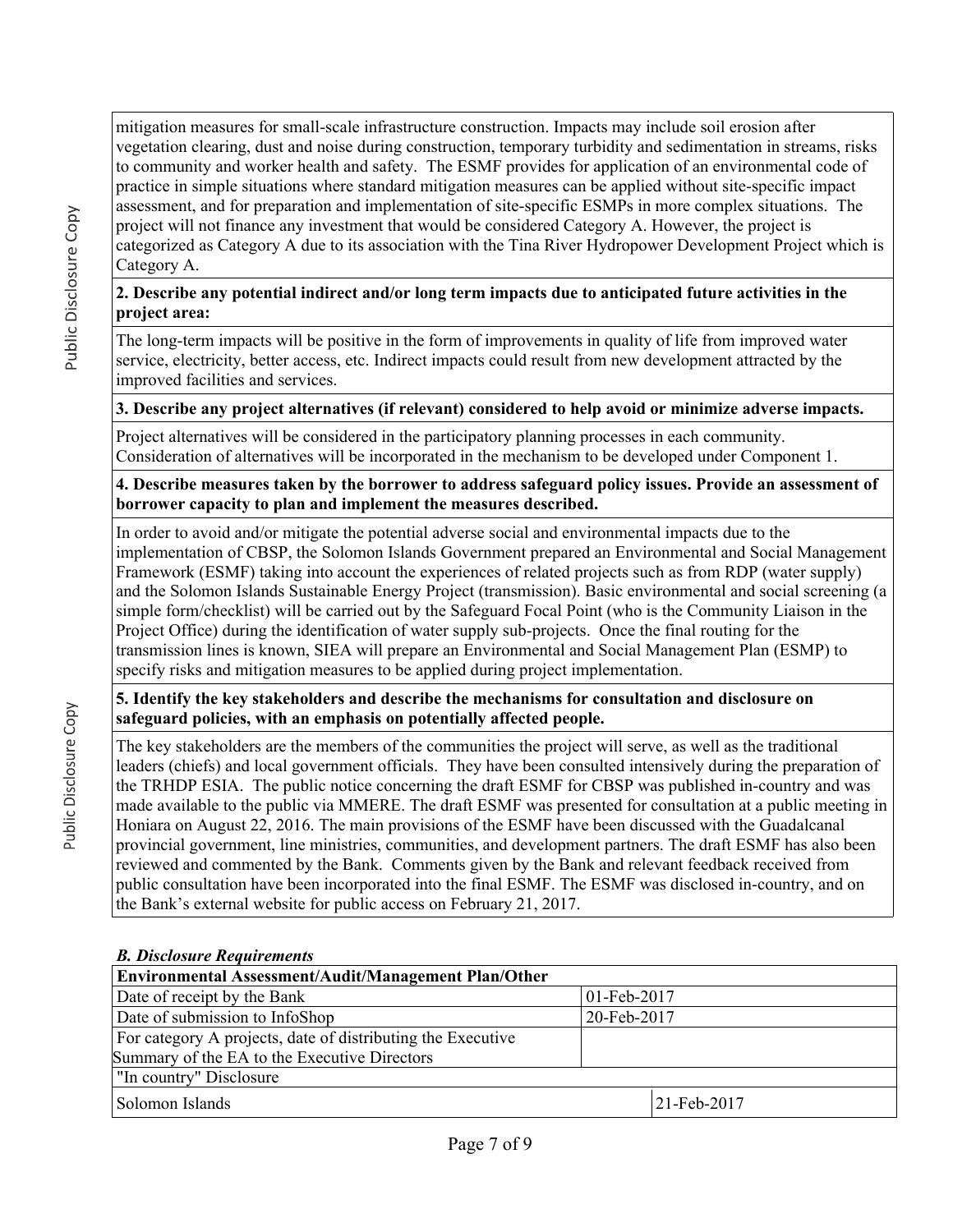*Comments*: The ESMF was disclosed on TRHDP's website (http://www.tina-hydro.com/the-project/documentsreports/community-benefit-sharing-pilot-project/).

| <b>Resettlement Action Plan/Framework/Policy Process</b>                                                             |             |  |  |  |  |
|----------------------------------------------------------------------------------------------------------------------|-------------|--|--|--|--|
| Date of receipt by the Bank                                                                                          | 01-Feb-2017 |  |  |  |  |
| Date of submission to InfoShop                                                                                       | 20-Feb-2017 |  |  |  |  |
| "In country" Disclosure                                                                                              |             |  |  |  |  |
| Solomon Islands<br>21-Feb-2017                                                                                       |             |  |  |  |  |
| Comments: The Land Use Procedures were disclosed as part (Annexure B) of the ESMF on TRHDP's website                 |             |  |  |  |  |
| (http://www.tina-hydro.com/the-project/documents-reports/community-benefit-sharing-pilot-project/).                  |             |  |  |  |  |
| <b>Indigenous Peoples Development Plan/Framework</b>                                                                 |             |  |  |  |  |
| Date of receipt by the Bank                                                                                          | 01-Feb-2017 |  |  |  |  |
| Date of submission to InfoShop                                                                                       | 20-Feb-2017 |  |  |  |  |
| "In country" Disclosure                                                                                              |             |  |  |  |  |
| Solomon Islands<br>21-Feb-2017                                                                                       |             |  |  |  |  |
| <i>Comments:</i> Since the vast majority of potentially affected population is indigenous, no separate instrument is |             |  |  |  |  |
| required, but relevant elements of the policy are integrated into project design, including the ESMF, which was      |             |  |  |  |  |
| disclosed on TRHDP's website (http://www.tina.bydro.com/the.project/documents.compts/community.benefit               |             |  |  |  |  |

on TRHDP's website (http://www.tina-hydro.com/the-project/documents-reports/community-benefitsharing-pilot-project/).  **If the project triggers the Pest Management and/or Physical Cultural Resources policies, the respective** 

**issues are to be addressed and disclosed as part of the Environmental Assessment/Audit/or EMP. If in-country disclosure of any of the above documents is not expected, please explain why::**

#### *C. Compliance Monitoring Indicators at the Corporate Level* **OP/BP/GP 4.01 - Environment Assessment** Does the project require a stand-alone EA (including EMP) report? Yes [X] No [] NA [] If yes, then did the Regional Environment Unit or Practice Manager (PM) review and approve the EA report? Yes [X] No [] NA [] Are the cost and the accountabilities for the EMP incorporated in the credit/loan? Yes  $[X]$  No  $[$  NA  $[$ **OP/BP 4.04 - Natural Habitats** Would the project result in any significant conversion or degradation of critical natural habitats? Yes  $[$  No  $[X]$  NA  $[$ If the project would result in significant conversion or degradation of other (non-critical) natural habitats, does the project include mitigation measures acceptable to the Bank?

| If the project would result in significant conversion or<br>degradation of other (non-critical) natural habitats, does the<br>project include mitigation measures acceptable to the Bank? |     |     | No.            |   | NA | ſΧ |
|-------------------------------------------------------------------------------------------------------------------------------------------------------------------------------------------|-----|-----|----------------|---|----|----|
| <b>OP/BP 4.11 - Physical Cultural Resources</b>                                                                                                                                           |     |     |                |   |    |    |
| Does the EA include adequate measures related to cultural<br>property?                                                                                                                    | Yes | [X] | No.            |   | NA |    |
| Does the credit/loan incorporate mechanisms to mitigate the<br>potential adverse impacts on cultural property?                                                                            | Yes | ΓXΊ | No.            |   | NA |    |
| <b>OP/BP 4.10 - Indigenous Peoples</b>                                                                                                                                                    |     |     |                |   |    |    |
| Has a separate Indigenous Peoples Plan/Planning<br>Framework (as appropriate) been prepared in consultation<br>with affected Indigenous Peoples?                                          | Yes |     | N <sub>0</sub> | X | NA |    |
| If yes, then did the Regional unit responsible for safeguards                                                                                                                             | Yes |     | No.            |   | NA |    |